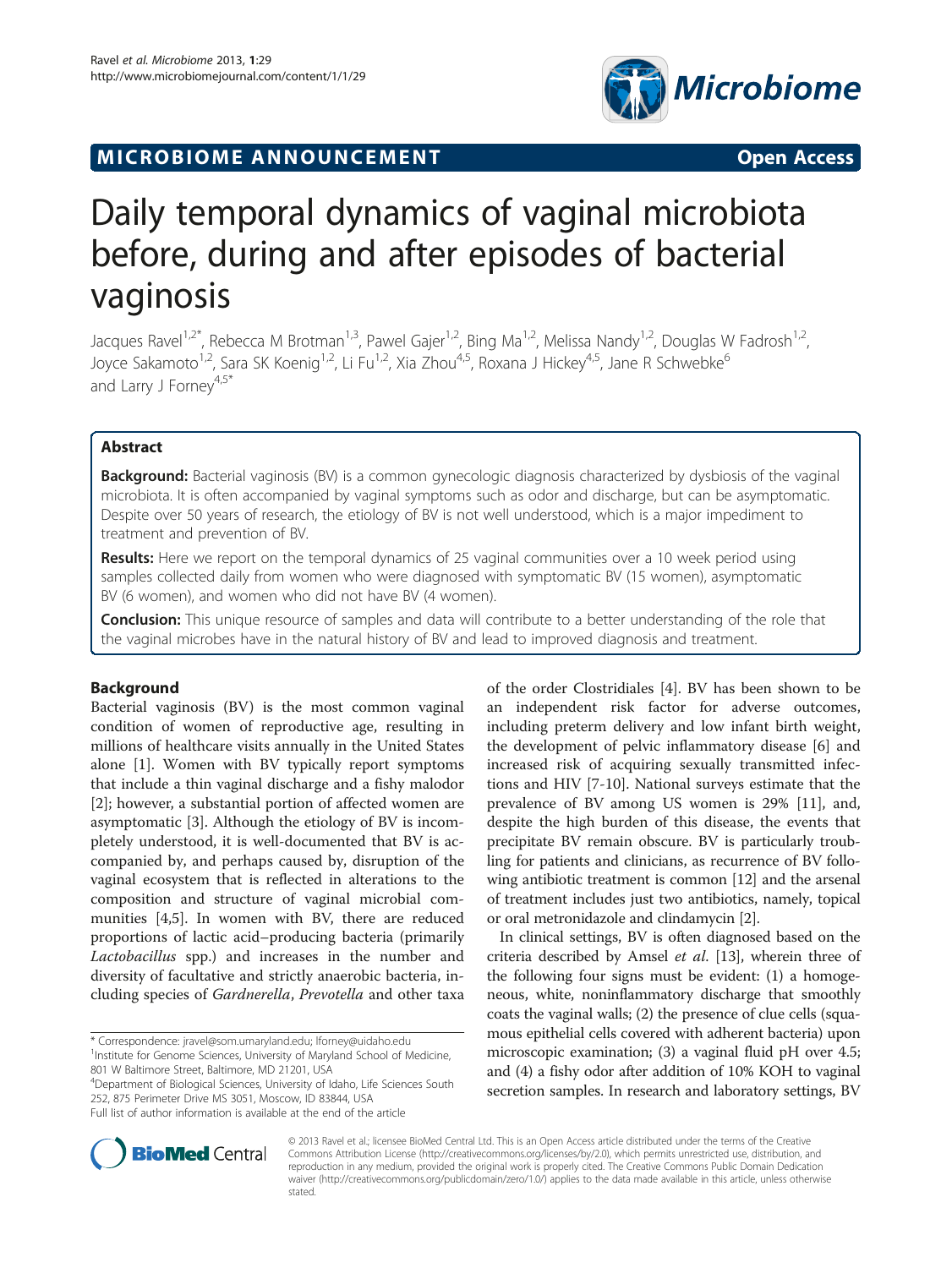has also been diagnosed by scoring a Gram-stained vaginal smear [[14-16](#page-4-0)]. One scoring method described by Nugent et al. [[14\]](#page-4-0) reflects the relative abundance of large Gram-positive rods (lactobacilli), Gram-negative and Gram-variable rods and cocci (including, G. vaginalis, Prevotella, Porphyromonas and peptostreptococci) and curved Gram-negative rods (Mobiluncus). The relative proportions of these different bacterial morphotypes give rise to a score that ranges from 0 to 10. A score of 0 to 3 is considered healthy, 4 to 6 is intermediate and 7 to 10 is indicative of BV. A weakness of diagnostic tests based on Gram-stained smears is the subjective nature of assessing bacterial cell morphology [[17](#page-4-0)]. Gram staining can be performed on self-collected vaginal smears [\[18](#page-4-0)], which is critical for the success of longitudinal, field-based studies [\[19](#page-4-0),[20\]](#page-4-0).

Previous studies of BV have focused largely on women who presented to their physicians with symptoms or cohorts of women who were treated for BV and followed for extended observational periods with infrequent sampling. In one such study, Srinivasan et al. followed women diagnosed with BV daily for 7 days, then at 2, 3 and 4 weeks, and used quantitative PCR to determine the abundance of specific populations in vaginal samples [\[21](#page-4-0)]. The study demonstrated that vaginal microbiota are dynamic and that antibiotic treatment for BV rapidly reduces the number of facultative and strictly anaerobic species, but these bacteria later reemerged. These findings are consistent with the well-known phenomena of recurrent BV, in which the signs and symptoms of BV are alleviated by antibiotic use but return in the days and weeks that follow a course of therapy. These patterns of recurrence suggest that the vaginal environments of these women select for various populations of anaerobes. A better understanding of the events and conditions that cause shifts in the composition of the vaginal microbiome is needed to devise therapies that reduce the incidence of BV and its recurrence following antibiotic therapy.

In this study, we sought to evaluate the spectrum of events that occur in vaginal microbial communities prior to, during and after episodes of BV by characterizing the composition and dynamics of vaginal bacterial communities using high-throughput 454 pyrosequencing of barcoded V1 to V3 regions of 16S rRNA genes. To do this, we conducted a high-resolution prospective study in which samples were collected daily from 135 women of reproductive age over two menstrual cycles. Behaviors and events that took place before, during and after BV episodes were recorded. Herein we report our initial findings on the daily composition and relative abundance of bacteria in vaginal samples from 25 women, 15 of whom experienced symptomatic BV (SBV), 6 who were diagnosed with asymptomatic BV (ABV) and 4 who remained healthy during the 10-week study. These women were

selected on the basis of their clinical examinations and the longitudinal patterns of changes in Nugent scores.

# **Methods**

## Participants and sample collection

Between September 2009 and July 2010, 135 nonpregnant women of reproductive age were enrolled in a longitudinal study at the University of Alabama at Birmingham. The clinical study protocol was approved by the Institutional Review Board of the University of Alabama at Birmingham and the University of Maryland School of Medicine. Written informed consent was appropriately obtained from all participants.

At study entry, participants were asked to answer a lengthy questionnaire on demographics as well as medical, dental, obstetric, hygiene, sexual and behavioral histories. They were also asked to self-collect three midvaginal swabs daily for ten weeks. The first Copan ESwab (Copan Diagnostics, Murrieta, CA, USA) was placed in RNAlater (Ambion, Austin, TX, USA) for use in future metatranscriptomics analyses. A second Copan ESwab was placed in Amies liquid transport medium for use later in extracting genomic DNA. Third, a Starplex double-headed Dacron swab (Starplex Scientific, Cleveland, TN, USA) was stored dry in a tube for later use in metabolomic and metaproteomic analyses. One of the Dacron swabs was also used to prepare a smear that was later Gram-stained for Nugent scoring. In addition, the participants measured their vaginal pH using the CarePlan VpH test glove (Inverness Medical Innovations, Waltham, MA, USA). Finally, participants completed a diary each day to record hygienic practices and sexual activities using a standardized form on which all responses were precoded. Pelvic examinations were performed at the time of enrollment and at weeks 5 and 10 or at interim times if the participant reported vaginal symptoms. A diagnosis of SBV was made when three of four Amsel criteria were recorded by the clinician and the participants reported symptoms spontaneously or upon direct questioning. ABV was defined as a finding of three of four Amsel criteria, but without self-report of any vaginal symptoms. Women diagnosed with SBV were treated for BV using standard of care practices [\[22](#page-4-0)]. Women with ABV were not treated. Clinical and selected daily behavioral data are described in Additional file [1.](#page-4-0)

# DNA extraction and purification

Genomic DNA was extracted from vaginal swabs that had been stored in Amies liquid transport medium at −80°C. We used a validated procedure [[23](#page-4-0)-[25](#page-4-0)] that includes steps for enzymatic and physical lysis of bacterial cells followed by purification of genomic DNA using a QIAsymphony robotic platform and QIAGEN CellFree 500 kits (QIAGEN, Valencia, CA, USA) according to the manufacturer's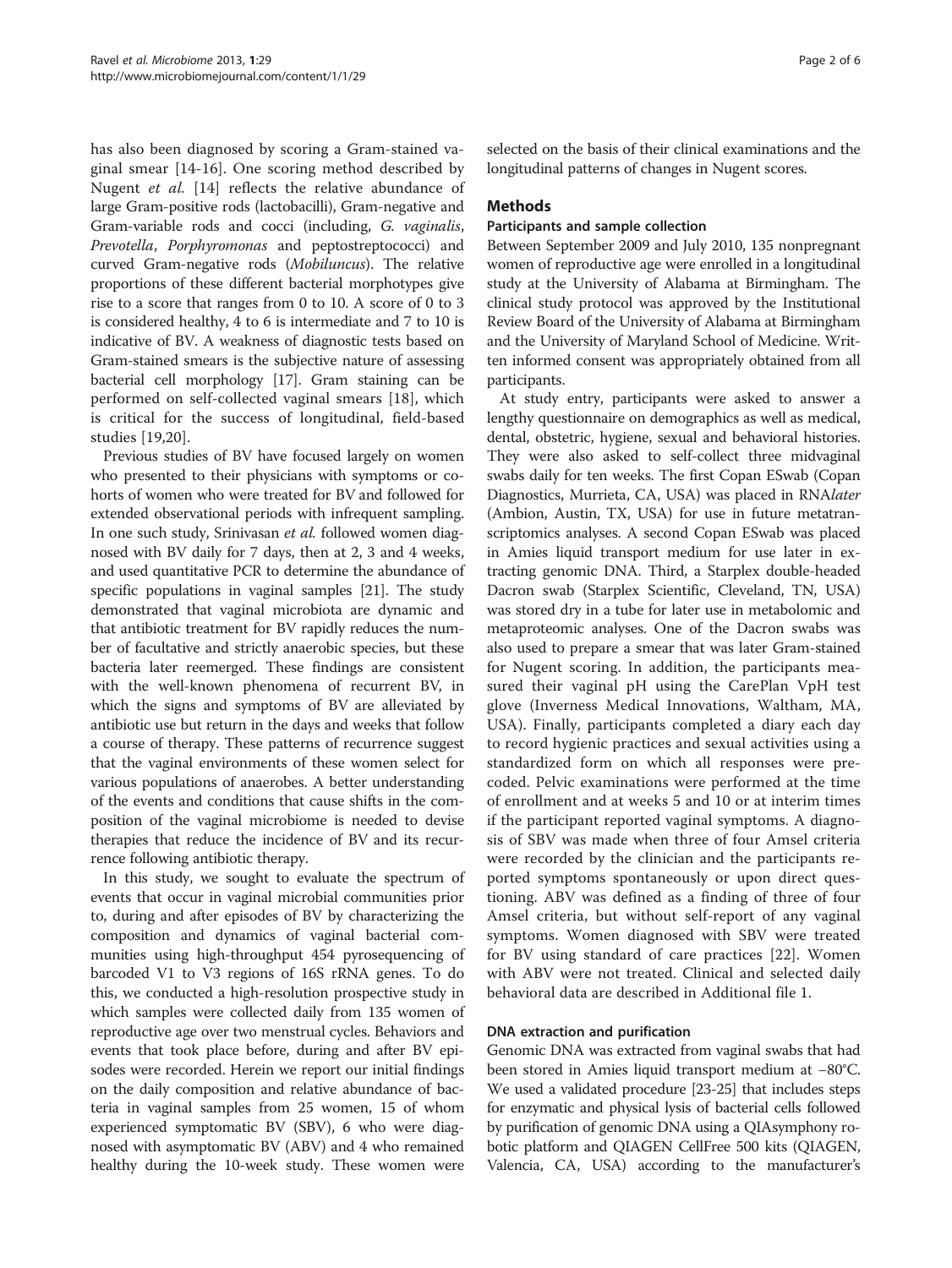protocol. This procedure provided between 2.5 and 5 μg of high-quality genomic DNA from 300 μl of each sample resuspended from a vaginal swab (Additional file [2](#page-4-0)).

Polymerase chain reaction amplification and sequencing of the V1 to V3 region of bacterial 16S rRNA genes.

The composition and abundance in vaginal bacterial communities was determined using culture-independent methods. The V1 to V3 hypervariable region of 16S rRNA genes was amplified using an optimized barcoded primer set targeting 27f [\[26\]](#page-5-0) and 533r. Amplifications were performed in 96-well plates using the HotStar HiFidelity DNA Polymerase Kit (QIAGEN). Amplicons were quantified using the Quant-iT PicoGreen kit (Molecular Probes/ Invitrogen, Eugene, OR, USA), then equimolar amounts (100 ng) of amplicons were mixed in a single tube prior to purification with the Agencourt AMPure XP PCR Purification System (Beckman Coulter, Brea, CA, USA). Purified amplicon mixtures were sequenced by 454 pyrosequencing (454 Life Sciences, Branford, CT, USA) at the Genomics Resource Center of the Institute for Genome Sciences, University of Maryland School of Medicine.

# Quality assurance

# Sequence reads quality control, analysis and taxonomic assignments

Individual reads were quality-checked to eliminate short or chimeric reads, reads with ambiguous base pairs and those with low-quality regions using the criteria described in the Supplementary methods section. Taxonomic assignments were performed using a combination of a phylogeneticsbased classifier and speciateIT software ([www.speciateIT.](http://www.speciateIT.sourceforge.net) [sourceforge.net](http://www.speciateIT.sourceforge.net)) (Additional file [3](#page-4-0)).

# Initial findings

A total of 1,657 samples (a mean of 66.3 per woman, and a median of 67 per woman) were successfully sequenced, and 8,757,681 high-quality sequenced reads were generated with a mean of 5,285 and median of 5,093 reads per sample. Lower read counts were obtained for samples from subject 3 and subject 5 (weeks 1 to 3); however, these samples are still comparable to those with higher read counts as demonstrated previously [\[27\]](#page-5-0) and are included in this data set. The mean read length was 485 bp (median of 515 bp).

Unexpectedly, the vaginal microbiota prior to SBV mainly comprised strict anaerobes, such as Atopobium, Prevotella, Megasphaera, BV-associated bacterium 2 and the facultative anaerobe *G. vaginalis*, and the vaginal pH was elevated (>4.5) (Figure [1\)](#page-3-0). During the 2- to 9-week interval prior to the diagnosis of SBV, a few symptoms were reported in daily diaries, but none of these prompted participants to immediately seek medical attention. Women who were diagnosed with ABV harbored vaginal microbiota that lacked significant proportions of Lactobacillus

spp. and had symptoms similar to those of patients who ultimately were diagnosed with SBV (Figure [1](#page-3-0)A and B). Of note, Lactobacillus iners was consistently present in women who had SBV or ABV, albeit in low proportions (Figure [1](#page-3-0) and Additional file [4](#page-4-0): Figure S1). In most women, the treatment of SBV reduced the proportion of facultative and strict anaerobes and increased the relative proportions of Lactobacillus spp. (mainly L. iners) (Figure [1](#page-3-0)D to F). This effect was short-lived, however, and, in most individuals, the community returned to its pretreatment state within 2 to 4 weeks. Community dynamics in women who had ABV or SBV appeared to be highly personalized, with some women experiencing rapid shifts in community composition (Figure [1](#page-3-0)A, F and G) and others harboring stable, but Lactobacillus spp.-depleted, microbiota (Figure [1](#page-3-0)B to E and H). The vaginal microbiota of women who did not have SBV or ABV were consistently dominated by Lactobacillus spp. or Bifidobacterium, but were not always stable in terms of the dominant species of Lactobacillus present.

# Future directions

We will use these data to examine shifts in vaginal microbial community composition in conjunction with epidemiological and behavioral data to better define BV and identify patterns that predict an increased risk for the disease. This study will be done using model-based statistical clustering and classification approaches to associate microbial community composition and dynamics with metadata and clinical diagnoses of health or BV. The large body of information generated will facilitate understanding vaginal microbial community dynamics and the etiology of BV, and it will drive the development of better diagnostic tools for use in the differential diagnosis of BV. Furthermore, we anticipate that the information will enable a more personalized, more effective treatment of BV and ultimately help to prevent adverse sequelae associated with this highly prevalent disruption of the vaginal microbiome.

# Supporting data

All sequence data and metadata were deposited in the Sequence Read Archive (SRA; [http://www.ncbi.nlm.nih.gov/](http://www.ncbi.nlm.nih.gov/Traces/sra/) [Traces/sra/](http://www.ncbi.nlm.nih.gov/Traces/sra/)) under BioProject PRJNA208535 ("The daily dynamics of the vaginal microbiota before and after bacterial vaginosis"; [http://www.ncbi.nlm.nih.gov/bioproject/?](http://www.ncbi.nlm.nih.gov/bioproject/?term=PRJNA208535) [term=PRJNA208535](http://www.ncbi.nlm.nih.gov/bioproject/?term=PRJNA208535)) ([SRP026107] and [SRA091234]). Quantitative Insights Into Microbial Ecology (QIIME software) mapping files are provided in Additional file [5](#page-4-0). Because of the sensitivity of the metadata and Institutional Review Board restrictions, additional metadata can be requested only directly from the principal investigators.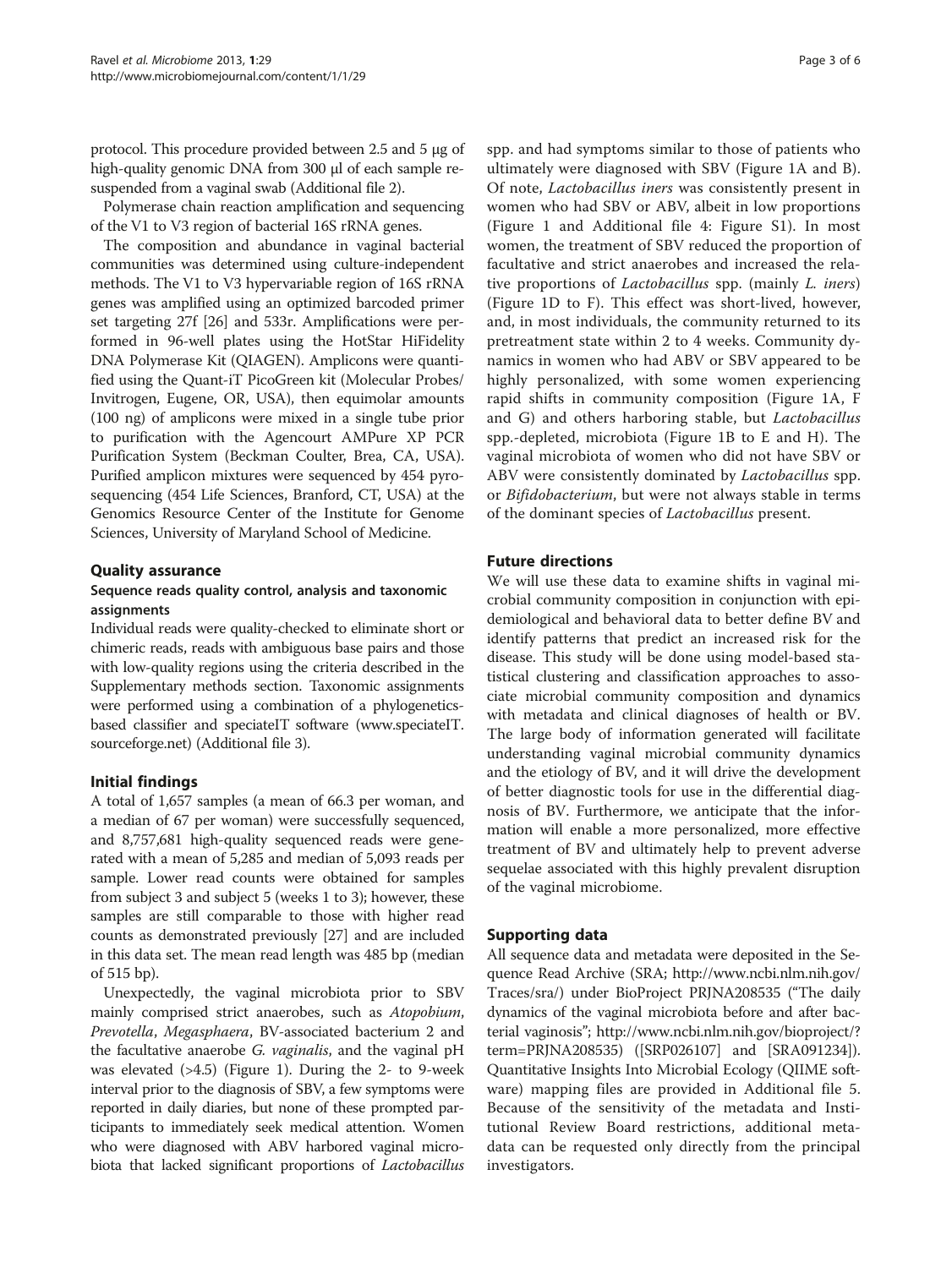<span id="page-3-0"></span>

(ABV) at some point during the ten-week period are shown. (C) to (H) women diagnosed with symptomatic bacterial vaginosis (SBV) at some point during the ten-week period are shown. (A) through (H) Color codes for each phylotype represented in the interpolated bar plots are shown next to each panel. Pink open circles indicate symptomology. Red closed circles indicate menstruation days. Large black open circles represent ABV diagnosis. Large black closed circles represent symptomatic BV diagnosis. Small closed circles indicate BV medications used. Daily Nugent scores (range: 0 to 10) and pH (range: 4 to 7) are indicated below the graphs. See Additional file [4:](#page-4-0) Figure S1 for interpolated bar plots for all subjects.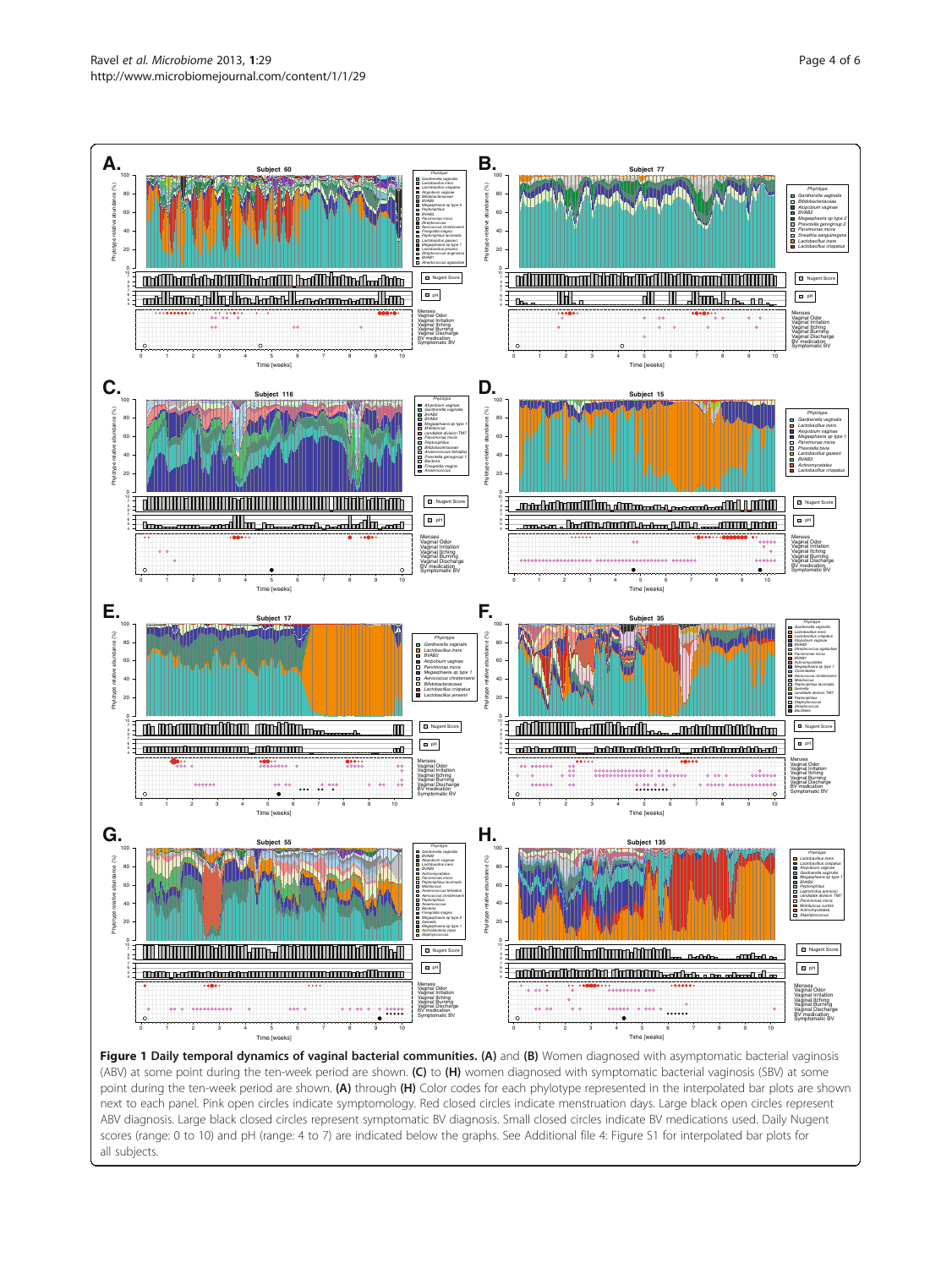# <span id="page-4-0"></span>Additional files

# [Additional file 1:](http://www.biomedcentral.com/content/supplementary/2049-2618-1-29-S1.xlsx) Clinical and daily behavioral data.

[Additional file 2:](http://www.biomedcentral.com/content/supplementary/2049-2618-1-29-S2.docx) Supplementary methods.

[Additional file 3:](http://www.biomedcentral.com/content/supplementary/2049-2618-1-29-S3.xlsx) Relative proportions of taxa observed in all samples.

[Additional file 4: Figure S1.](http://www.biomedcentral.com/content/supplementary/2049-2618-1-29-S4.pdf) Daily temporal dynamics of vaginal bacterial communities in 15 women who experienced symptomatic BV diagnosis (A to O), asymptomatic BV only (P to U) at some point during a 10-week period or no BV (V to Y). Color codes for each phylotype represented in the interpolated bar plots are shown next to each panel. Pink open circles: symptomology; red closed circles: menstruation days (small circles indicate low bleeding, medium circles, medium bleeding and large circles heavy bleeding); large black open circles: asymptomatic BV diagnosis; large black closed circles: symptomatic BV diagnosis; small closed circles: BV medication used. Daily Nugent scores (range 0–10) and pH (range 4–7) are indicated below the graph.

## [Additional file 5:](http://www.biomedcentral.com/content/supplementary/2049-2618-1-29-S5.zip) QIIME mapping files for each 454 sequencing run.

### Abbreviation

PCR: Polymerase chain reaction.

#### Competing interests

The authors declare that they have no competing interests.

## Authors' contributions

JR, RMB, PG and LJF designed the study. JRS lead the clinical study and sample collection. MN, DWF, JS, SSKK, LF and XZ processed the samples and generated the sequence data. PG, BM, JR, XZ, RJH and LJF analyzed and interpreted the data. JR, PG, RMB and LJF wrote the manuscript. All authors read and approved the final manuscript.

#### Acknowledgements

The research reported in this publication was supported by National Institute of Allergy and Infectious Diseases grants from the National Institutes of Health (NIH) under award numbers UH2AI083264 and K01 AI080974. The content is solely the responsibility of the authors and does not necessarily represent the official views of the NIH.

#### Author details

<sup>1</sup>Institute for Genome Sciences, University of Maryland School of Medicine, 801 W Baltimore Street, Baltimore, MD 21201, USA. <sup>2</sup>Department of Microbiology and Immunology, University of Maryland School of Medicine, 685 West Baltimore Street, HSF-I Suite 380, Baltimore, MD 21201, USA. <sup>3</sup>Department of Epidemiology and Public Health, University of Maryland School of Medicine, 660 W. Redwood Street, Howard Hall Suite 200, Baltimore, MD 21201, USA. <sup>4</sup>Department of Biological Sciences, University of Idaho, Life Sciences South 252, 875 Perimeter Drive MS 3051, Moscow, ID 83844, USA. <sup>5</sup>Institute for Bioinformatics and Evolutionary Studies (IBEST), University of Idaho, 875 Perimeter Drive MS 3051, Moscow, ID 83844, USA. 6 Department of Medicine, University of Alabama at Birmingham, 1808 7th Ave S, Birmingham, AL 35294, USA.

## Received: 4 September 2013 Accepted: 13 November 2013 Published: 2 December 2013

## References

- 1. Martin DH: The microbiota of the vagina and its influence on women's health and disease. Am J Med Sci 2012, 343:2-9.
- 2. Centers for Disease Control and Prevention, Workowski KA, Berman SM: Sexually transmitted diseases treatment guidelines, 2006. MMWR Recomm Rep 2006, 55(RR-11):1–94.
- 3. Klebanoff MA, Schwebke JR, Zhang J, Nansel TR, Yu KF, Andrews WW: Vulvovaginal symptoms in women with bacterial vaginosis. Obstet Gynecol 2004, 104:267–272.
- 4. Fredricks DN, Fiedler TL, Marrazzo JM: Molecular identification of bacteria associated with bacterial vaginosis. N Engl J Med 2005, 353:1899–1911.
- 5. Srinivasan S, Hoffman NG, Morgan MT, Matsen FA, Fiedler TL, Hall RW, Ross FJ, McCoy CO, Bumgarner R, Marrazzo JM, Fredricks DN: Bacterial

communities in women with bacterial vaginosis: high resolution phylogenetic analyses reveal relationships of microbiota to clinical criteria. PLoS One 2012, 7:e37818.

- 6. Ness RB, Kip KE, Hillier SL, Soper DE, Stamm CA, Sweet RL, Rice P, Richter HE: A cluster analysis of bacterial vaginosis-associated microflora and pelvic inflammatory disease. Am J Epidemiol 2005, 162:585-590.
- 7. Wiesenfeld HC, Hillier SL, Krohn MA, Landers DV, Sweet RL: Bacterial vaginosis is a strong predictor of Neisseria gonorrhoeae and Chlamydia trachomatis infection. Clin Infect Dis 2003, 36:663–668.
- 8. Cherpes TL, Meyn LA, Krohn MA, Lurie JG, Hillier SL: Association between acquisition of herpes simplex virus type 2 in women and bacterial vaginosis. Clin Infect Dis 2003, 37:319-325.
- 9. Peters SE, Beck-Sagué CM, Farshy CE, Gibson I, Kubota KA, Solomon F, Morse SA, Sievert AJ, Black CM: Behaviors associated with Neisseria gonorrhoeae and Chlamydia trachomatis: cervical infection among young women attending adolescent clinics. Clin Pediatr (Phila) 2000, 39:173–177.
- 10. Martin HL, Richardson BA, Nyange PM, Lavreys L, Hillier SL, Chohan B, Mandaliya K, Ndinya-Achola JO, Bwayo J, Kreiss J: Vaginal lactobacilli, microbial flora, and risk of human immunodeficiency virus type 1 and sexually transmitted disease acquisition. *J Infect Dis* 1999, 180:1863-1868.
- 11. Koumans EH, Sternberg M, Bruce C, McQuillan G, Kendrick J, Sutton M, Markowitz LE: The prevalence of bacterial vaginosis in the United States, 2001–2004: associations with symptoms, sexual behaviors, and reproductive health. Sex Transm Dis 2007, 34:864–869.
- 12. Sobel JD, Ferris D, Schwebke J, Nyirjesy P, Wiesenfeld HC, Peipert J, Soper D, Ohmit SE, Hillier SL: Suppressive antibacterial therapy with 0.75% metronidazole vaginal gel to prevent recurrent bacterial vaginosis. Am J Obstet Gynecol 2006, 194:1283–1289.
- 13. Amsel R, Totten PA, Spiegel CA, Chen KC, Eschenbach D, Holmes KK: Nonspecific vaginitis: diagnostic criteria and microbial and epidemiologic associations. Am J Med 1983, 74:14–22.
- 14. Nugent RP, Krohn MA, Hillier SL: Reliability of diagnosing bacterial vaginosis is improved by a standardized method of Gram stain interpretation. J Clin Microbiol 1991, 29:297–301.
- 15. Ison CA, Hay PE: Validation of a simplified grading of Gram stained vaginal smears for use in genitourinary medicine clinics. Sex Transm Infect 2002, 78:413–415.
- 16. Spiegel CA, Amsel R, Holmes KK: Diagnosis of bacterial vaginosis by direct Gram stain of vaginal fluid. J Clin Microbiol 1983, 18:170-177
- 17. Joesoef MR, Hillier SL, Josodiwondo S, Linnan M: Reproducibility of a scoring system for Gram stain diagnosis of bacterial vaginosis. J Clin Microbiol 1991, 29:1730–1731.
- 18. Morgan DJ, Aboud CJ, McCaffrey IM, Bhide SA, Lamont RF, Taylor-Robinson D: Comparison of Gram-stained smears prepared from blind vaginal swabs with those obtained at speculum examination for the assessment of vaginal flora. Brit J Obstet Gynaecol 1996, 103:1105–1108.
- 19. Brotman RM, Ghanem KG, Klebanoff MA, Taha TE, Scharfstein DO, Zenilman JM: The effect of vaginal douching cessation on bacterial vaginosis: a pilot study. Am J Obstet Gynecol 2008, 198:628.e1–629.e7.
- 20. Schwebke JR, Morgan SC, Weiss HL: The use of sequential self-obtained vaginal smears for detecting changes in the vaginal flora. Sex Transm Dis 1997, 24:236–239.
- 21. Srinivasan S, Liu C, Mitchell CM, Fiedler TL, Thomas KK, Agnew KJ, Marrazzo JM, Fredricks DN: Temporal variability of human vaginal bacteria and relationship with bacterial vaginosis. PLoS One 2010, 5:e10197.
- 22. Workowski KA, Berman S, Centers for Disease Control and Prevention (CDC): Sexually transmitted diseases treatment guidelines, 2010. MMWR Recomm Rep 2010, 59(RR-12):1–110. A published erratum appears in MMWR Recomm Rep 2011, 60(1):18 [dosage error in article text]
- 23. Forney LJ, Gajer P, Williams CJ, Schneider GM, Koenig SS, McCulle SL, Karlebach S, Brotman RM, Davis CC, Ault K, Ravel J: Comparison of self-collected and physician-collected vaginal swabs for microbiome analysis. J Clin Microbiol 2010, 48:1741–1748.
- 24. Ravel J, Gajer P, Abdo Z, Schneider GM, Koenig SS, McCulle SL, Karlebach S, Gorle R, Russell J, Tacket CO, Brotman RM, Davis CC, Ault K, Peralta L, Forney LJ: Vaginal microbiome of reproductive-age women. Proc Natl Acad Sci USA 2011, 108(Suppl 1):4680–4687.
- 25. Yuan S, Cohen DB, Ravel J, Abdo Z, Forney LJ: Evaluation of methods for the extraction and purification of DNA from the human microbiome. PLoS One 2012, 7:e33865.